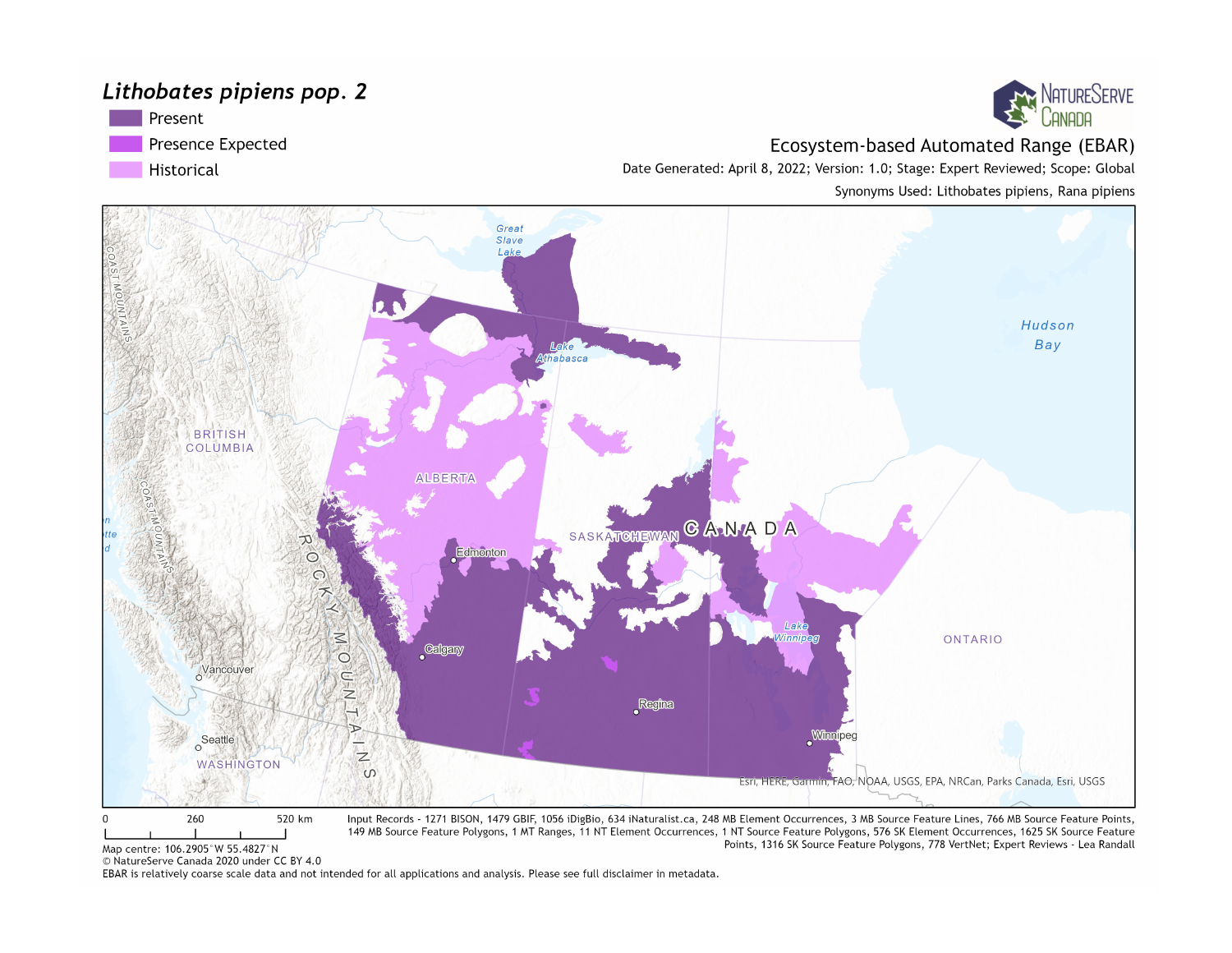

# **Ecosystem-based Automated Range (EBAR) Metadata**

## Species

| <b>National Scientific Name:</b> | Lithobates pipiens pop. 2                                                                                                                                                               |
|----------------------------------|-----------------------------------------------------------------------------------------------------------------------------------------------------------------------------------------|
| Scientific Name Reference:       | Committee on the Status of Endangered Wildlife in Canada (COSEWIC). 2009a. COSEWIC Assessment Results, April 2009.<br>Online. http://www.cosewic.ca/index.php/en-ca/assessment-process. |
| <b>National English Name:</b>    | Northern Leopard Frog - Western Boreal/Prairie populations                                                                                                                              |
| <b>National French Name:</b>     |                                                                                                                                                                                         |
| <b>Element National ID:</b>      | 777481                                                                                                                                                                                  |
| Element Global ID:               | 777405 (go to NatureServe Explorer)                                                                                                                                                     |
| <b>Element Code:</b>             | AAABH01172                                                                                                                                                                              |
| <b>Endemism Type:</b>            | N                                                                                                                                                                                       |

## Rank/Status

| <b>Global Rank:</b>                     | G5TNRQ                                          |
|-----------------------------------------|-------------------------------------------------|
| National Rank (Canada):                 | N4 (reviewed 2011)                              |
| <b>Subnational Ranks (Canada):</b>      | AB=SNR, MB=SNR, NT=SNR, SK=SNR                  |
| <b>National Rank (United States):</b>   | <b>None</b>                                     |
| Subnational Ranks (United States): None |                                                 |
| <b>National Rank (Mexico):</b>          | None                                            |
| <b>Subnational Ranks (Mexico):</b>      | None                                            |
| <b>Canadian SARA Status:</b>            | Special Concern/Préoccupante (January 12, 2005) |
| <b>Canadian COSEWIC Status:</b>         | Special Concern (April 26, 2009)                |
| US ESA Status:                          | None                                            |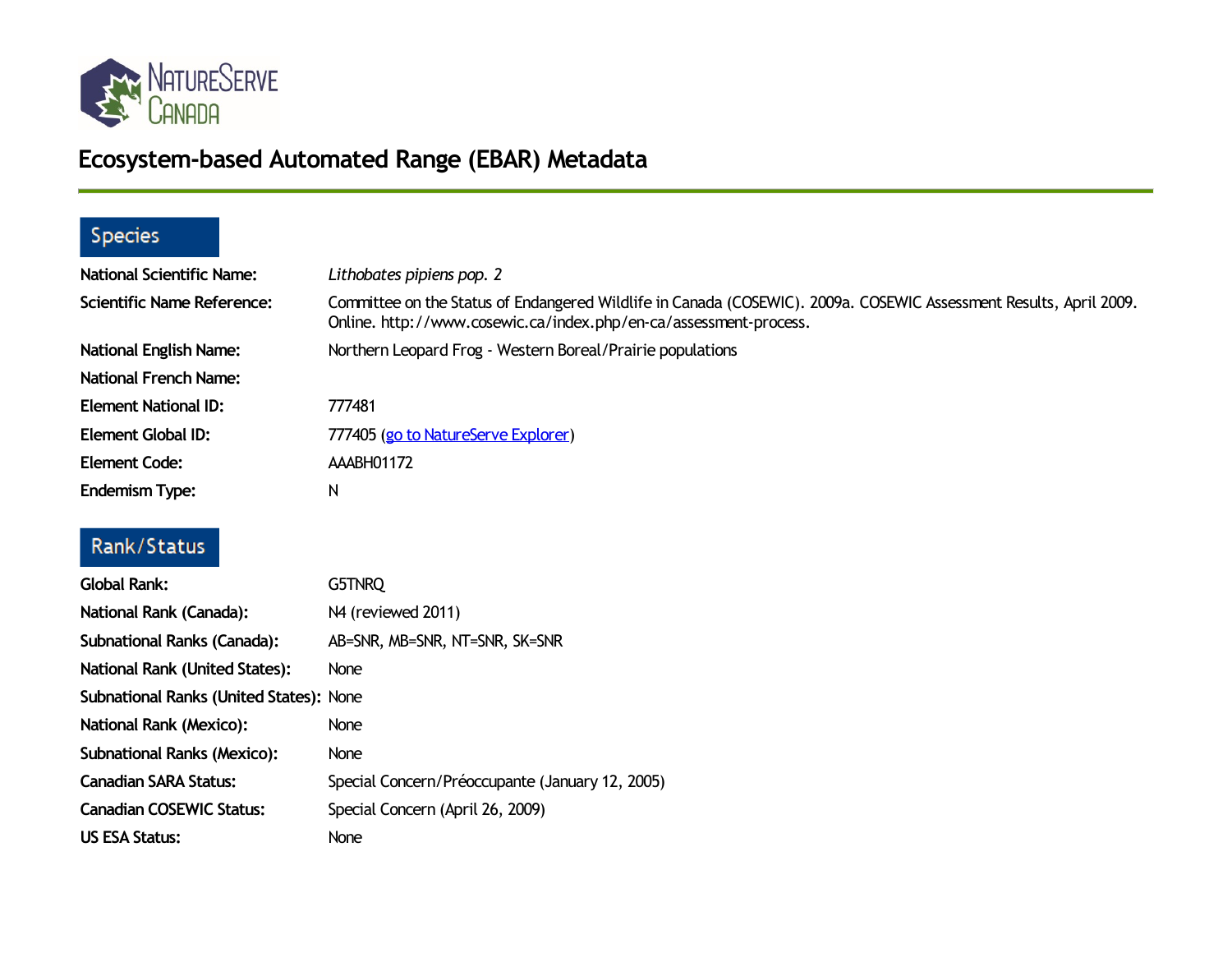#### Range Map

| <b>Date Generated:</b>       | April 08, 2022                                                                                                                                                                                                                                                                                                                                                                                                                                                                                                                                         |
|------------------------------|--------------------------------------------------------------------------------------------------------------------------------------------------------------------------------------------------------------------------------------------------------------------------------------------------------------------------------------------------------------------------------------------------------------------------------------------------------------------------------------------------------------------------------------------------------|
| <b>Version:</b>              | 1.0                                                                                                                                                                                                                                                                                                                                                                                                                                                                                                                                                    |
| Stage:                       | <b>Expert Reviewed</b>                                                                                                                                                                                                                                                                                                                                                                                                                                                                                                                                 |
| Scope:                       | Global                                                                                                                                                                                                                                                                                                                                                                                                                                                                                                                                                 |
| Metadata:                    | Primary Species Name - Lithobates pipiens pop. 2; Synonyms - Lithobates pipiens (Schreber, 1782), Rana pipiens<br>Schreber, 1782<br>Input Records - 1271 BISON, 1479 GBIF, 1056 iDigBio, 634 iNaturalist.ca, 248 MB Element Occurrences, 3 MB Source<br>Feature Lines, 766 MB Source Feature Points, 149 MB Source Feature Polygons, 1 MT Ranges, 11 NT Element<br>Occurrences, 1 NT Source Feature Polygons, 576 SK Element Occurrences, 1625 SK Source Feature Points, 1316 SK<br>Source Feature Polygons, 778 VertNet; Expert Reviews - Lea Randall |
| <b>Comments:</b>             | Range spatially constrained both to Alberta, Saskatchewan, Manitoba, and Northwest Territories and using a custom<br>polygon to capture the COSEWIC population extent in Manitoba. Custom polygon based on the 2009 COSEWIC Assessment<br>and Update Status Report: https://wildlife-species.canada.ca/species-risk-<br>registry/virtual_sara/files/cosewic/sr_northern_leopard_frog_0809i_e.pdf<br>Please see spatial data for reviewer comments.                                                                                                     |
| Disclaimer:                  | Please review our methods document before using EBAR.                                                                                                                                                                                                                                                                                                                                                                                                                                                                                                  |
|                              | EBAR range data are relatively coarse scale and appropriate for screening and education purposes, but are not intended<br>for all types of applications and analysis.                                                                                                                                                                                                                                                                                                                                                                                  |
|                              | The absence of data in any geographic areas does not necessarily mean that a species is not present.                                                                                                                                                                                                                                                                                                                                                                                                                                                   |
|                              | An ecoshape with a presence value does not necessarily mean that a species is present throughout the entire geographic<br>area.                                                                                                                                                                                                                                                                                                                                                                                                                        |
| <b>Presence Definitions:</b> | Present - the species is found within the ecoshape based on species observation data, Element Occurrences, Source<br>Features, Canadian Federal Critical Habitat, or expert opinion.                                                                                                                                                                                                                                                                                                                                                                   |
|                              | Presence Expected - expert opinion the species may be present, or the ecoshape overlapped with a range estimate or a<br>habitat suitability model.                                                                                                                                                                                                                                                                                                                                                                                                     |
|                              | Historical - all species occurrence data within the ecoshape contains observation data greater than 40 years old or an<br>Element Occurrence (EO) that was ranked as Extirpated or Historical (EO Rank of H, H?, X or X?).                                                                                                                                                                                                                                                                                                                             |
| <b>Map Projection:</b>       | North America Albers Equal Area Conic (WKID 4269)                                                                                                                                                                                                                                                                                                                                                                                                                                                                                                      |
| <b>Credits</b>               |                                                                                                                                                                                                                                                                                                                                                                                                                                                                                                                                                        |
| <b>Suggested Citation:</b>   | NatureServe Canada, 2020. Ecosystem-based Automated Range (EBAR) for Lithobates pipiens pop. 2, Version 1.0,                                                                                                                                                                                                                                                                                                                                                                                                                                           |

Expert Reviewed (Global Scope). Ottawa, Canada. Retrieved from [insert url] on [insert date]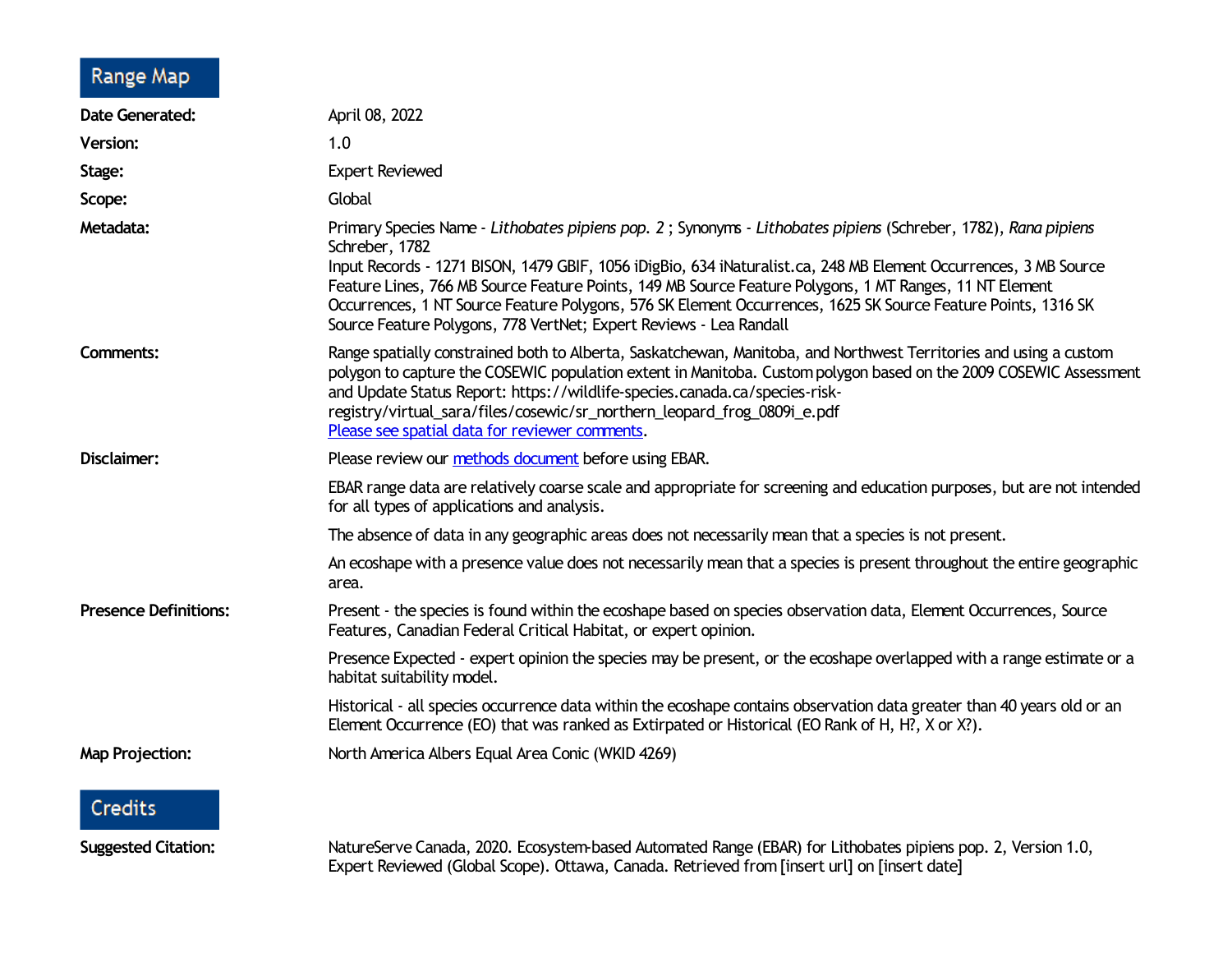| License:                  | Ecosystem-based Automated Range (EBAR) Project, Copyright NatureServe Canada 2021 under CC BY 4.0<br>(creativecommons.org/licenses/by/4.0/)                                                                                                                                                                                                                                                                                                                                                                                                                                                                                                                                                                                                                                                                                                                                                                                                                                                                                                                                                                                                                                                                                                                                                                                                                                       |
|---------------------------|-----------------------------------------------------------------------------------------------------------------------------------------------------------------------------------------------------------------------------------------------------------------------------------------------------------------------------------------------------------------------------------------------------------------------------------------------------------------------------------------------------------------------------------------------------------------------------------------------------------------------------------------------------------------------------------------------------------------------------------------------------------------------------------------------------------------------------------------------------------------------------------------------------------------------------------------------------------------------------------------------------------------------------------------------------------------------------------------------------------------------------------------------------------------------------------------------------------------------------------------------------------------------------------------------------------------------------------------------------------------------------------|
| Project Website:          | www.natureserve.org/natureserve-network/canada/biodiversity-data/ebar-range-mapping                                                                                                                                                                                                                                                                                                                                                                                                                                                                                                                                                                                                                                                                                                                                                                                                                                                                                                                                                                                                                                                                                                                                                                                                                                                                                               |
| Contact:                  | ebar-kba@natureserve.ca                                                                                                                                                                                                                                                                                                                                                                                                                                                                                                                                                                                                                                                                                                                                                                                                                                                                                                                                                                                                                                                                                                                                                                                                                                                                                                                                                           |
| Input References:         | BISON - United States Geological Survey (https://bison.usgs.gov/)<br>GBIF - Global Biodiversity Information Facility (https://www.gbif.org)<br>iDigBio - Integrated Digital Biocollection (https://www.idigbio.org/)<br>iNaturalist.ca - California Academy of Sciences and the National Geographic Society (https://www.inaturalist.ca/)<br>MB Element Occurrences - Manitoba Conservation Data Centre<br>MB Source Feature Lines - Manitoba Conservation Data Centre<br>MB Source Feature Points - Manitoba Conservation Data Centre<br>MB Source Feature Polygons - Manitoba Conservation Data Centre<br>MT Ranges - Montana Natural Heritage Program<br>NT Element Occurrences - Northwest Territories Conservation Data Centre (2019). Element Occurrences from NT Biotics.<br>Accessed 20 May 2021. Environment and Natural Resource, Government of NWT, Yellowknife, NT.<br>NT Source Feature Polygons - Northwest Territories Conservation Data Centre (2019). Source Features from NT Biotics.<br>Accessed 20 May 2021. Environment and Natural Resource, Government of NWT, Yellowknife, NT.<br>SK Element Occurrences - Saskatchewan Conservation Data Centre<br>SK Source Feature Points - Saskatchewan Conservation Data Centre<br>SK Source Feature Polygons - Saskatchewan Conservation Data Centre<br>VertNet - National Science Foundation (http://vertnet.org/) |
| <b>Reviewers by Taxa:</b> | Fungus - Lichens - Andrea Schiller, Chris Lewis, Kendra Driscoll                                                                                                                                                                                                                                                                                                                                                                                                                                                                                                                                                                                                                                                                                                                                                                                                                                                                                                                                                                                                                                                                                                                                                                                                                                                                                                                  |
|                           | Invertebrate Animal - Amphipods - Heather Proctor                                                                                                                                                                                                                                                                                                                                                                                                                                                                                                                                                                                                                                                                                                                                                                                                                                                                                                                                                                                                                                                                                                                                                                                                                                                                                                                                 |
|                           | Invertebrate Animal - Ants, Wasps, and Sawflies - James Glasier, David McCorquodale                                                                                                                                                                                                                                                                                                                                                                                                                                                                                                                                                                                                                                                                                                                                                                                                                                                                                                                                                                                                                                                                                                                                                                                                                                                                                               |
|                           | Invertebrate Animal - Bee Flies - Joel Kits                                                                                                                                                                                                                                                                                                                                                                                                                                                                                                                                                                                                                                                                                                                                                                                                                                                                                                                                                                                                                                                                                                                                                                                                                                                                                                                                       |
|                           | Invertebrate Animal - Bumble Bees - COSEWIC, Rich Hatfield, Andrea Schuhmann, Beth Swartz, Elisha Mueller, Jennifer<br>Selfridge, Mack Frantz, Mike Nelson, Nicole Gerjets, Syd Cannings, Terrell Hyde                                                                                                                                                                                                                                                                                                                                                                                                                                                                                                                                                                                                                                                                                                                                                                                                                                                                                                                                                                                                                                                                                                                                                                            |
|                           | Invertebrate Animal - Butterflies and Skippers - Taylor Davis, Mark Elderkin, Chris Friesen, Sylvain Giguere, Cary<br>Hamel, Terrell Hyde, Jessica Petersen, Christian Schmidt, Stephanie Shepherd, Doug Macaulay, Eric Lamb, John Klymko                                                                                                                                                                                                                                                                                                                                                                                                                                                                                                                                                                                                                                                                                                                                                                                                                                                                                                                                                                                                                                                                                                                                         |
|                           | Invertebrate Animal - Caddisflies - Andrew Rasmussen, Eleanor Gaines, Kyle Johnson                                                                                                                                                                                                                                                                                                                                                                                                                                                                                                                                                                                                                                                                                                                                                                                                                                                                                                                                                                                                                                                                                                                                                                                                                                                                                                |
|                           | Invertebrate Animal - Dragonflies and Damselflies - Taylor Davis, Allan Harris, John Klymko, Nathan Miller                                                                                                                                                                                                                                                                                                                                                                                                                                                                                                                                                                                                                                                                                                                                                                                                                                                                                                                                                                                                                                                                                                                                                                                                                                                                        |
|                           | Invertebrate Animal - Flower Flies or Hoverflies - Colin Jones, Jeff Skevington                                                                                                                                                                                                                                                                                                                                                                                                                                                                                                                                                                                                                                                                                                                                                                                                                                                                                                                                                                                                                                                                                                                                                                                                                                                                                                   |
|                           | Invertebrate Animal - Freshwater Mussels - Brian Metzke, Kevin Eliason, Robert Ellwanger                                                                                                                                                                                                                                                                                                                                                                                                                                                                                                                                                                                                                                                                                                                                                                                                                                                                                                                                                                                                                                                                                                                                                                                                                                                                                          |
|                           | Invertebrate Animal - Giant Silkworm and Royal Moths - Richard Westwood                                                                                                                                                                                                                                                                                                                                                                                                                                                                                                                                                                                                                                                                                                                                                                                                                                                                                                                                                                                                                                                                                                                                                                                                                                                                                                           |
|                           | Invertebrate Animal - Grasshoppers - Chris Bomar, David Cuthrell, Terrell Hyde, Dan Johnson, Colin Jones, James<br>Miskelly, Randi Mulder                                                                                                                                                                                                                                                                                                                                                                                                                                                                                                                                                                                                                                                                                                                                                                                                                                                                                                                                                                                                                                                                                                                                                                                                                                         |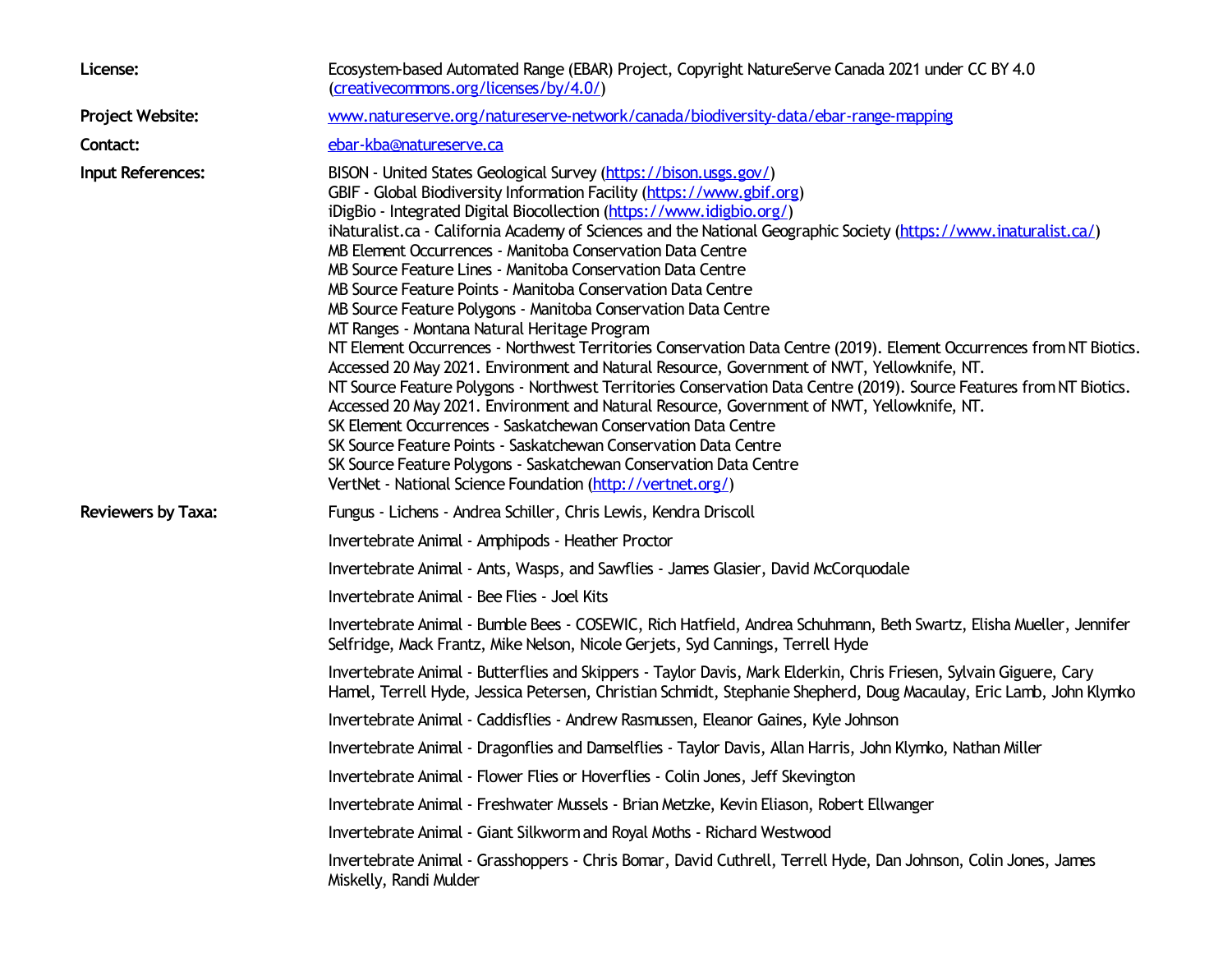Invertebrate Animal - Isopods - Heather Proctor

Invertebrate Animal - Mason Bees - Jeremy Siemers, Lusha Tronstad

Invertebrate Animal - Mayflies - Lukas Jacobus

Invertebrate Animal - Millipedes and Centipedes - Joel Gibson

Invertebrate Animal - Other Bees - Allan Harris

Invertebrate Animal - Other Beetles - David Cuthrell, Colin Jones

Invertebrate Animal - Other Flies and Keds - Joel Gibson

Invertebrate Animal - Other Insects - Joel Gibson, Colin Jones, Joel Kits

Invertebrate Animal - Other Moths - Mike Burrell, Taylor Davis, Joel Gibson, Daniel Hipes, Kyle Johnson, Colin Jones, John Klymko, Randi Mulder, Gregory Pohl, Christian Schmidt, Sarah Semmler, Robert Somes, Lusha Tronstad, Richard Westwood, Doug Macaulay

Invertebrate Animal - Papaipema Moths - Kyle Johnson, Gregory Pohl, Sarah Semmler

Invertebrate Animal - Robber Flies - Joel Gibson

Invertebrate Animal - Spiders and other Chelicerates - Allan Harris

Invertebrate Animal - Stoneflies - Suzanne Carrière, Boris Kondratieff

Invertebrate Animal - Terrestrial Snails - Annegret Nicolai

Invertebrate Animal - Tiger Beetles - John Acorn, Taylor Davis, David McCorquodale, Robert Somes

Invertebrate Animal - Tiger Moths - Randi Mulder, Christian Schmidt

Invertebrate Animal - Worms, Leeches, and other Annelids - Joel Gibson

Nonvascular Plant - Liverworts - Richard Caners, Suzanne Carrière, Justin Fulkerson, Colin Chapman

Nonvascular Plant - Mosses - Bruce Bennett, Richard Caners, Suzanne Carrière, Sue Vrilakas, Andrea Schiller, Colin Chapman

Vascular Plant - Adder's-tongues, Grapeferns, and Moonworts - Wasyl Bakowsky, Jacques Labrecque, Diana Sawatzky, Sarah Vinge-Mazer

Vascular Plant - Conifers - Varina Crisfield